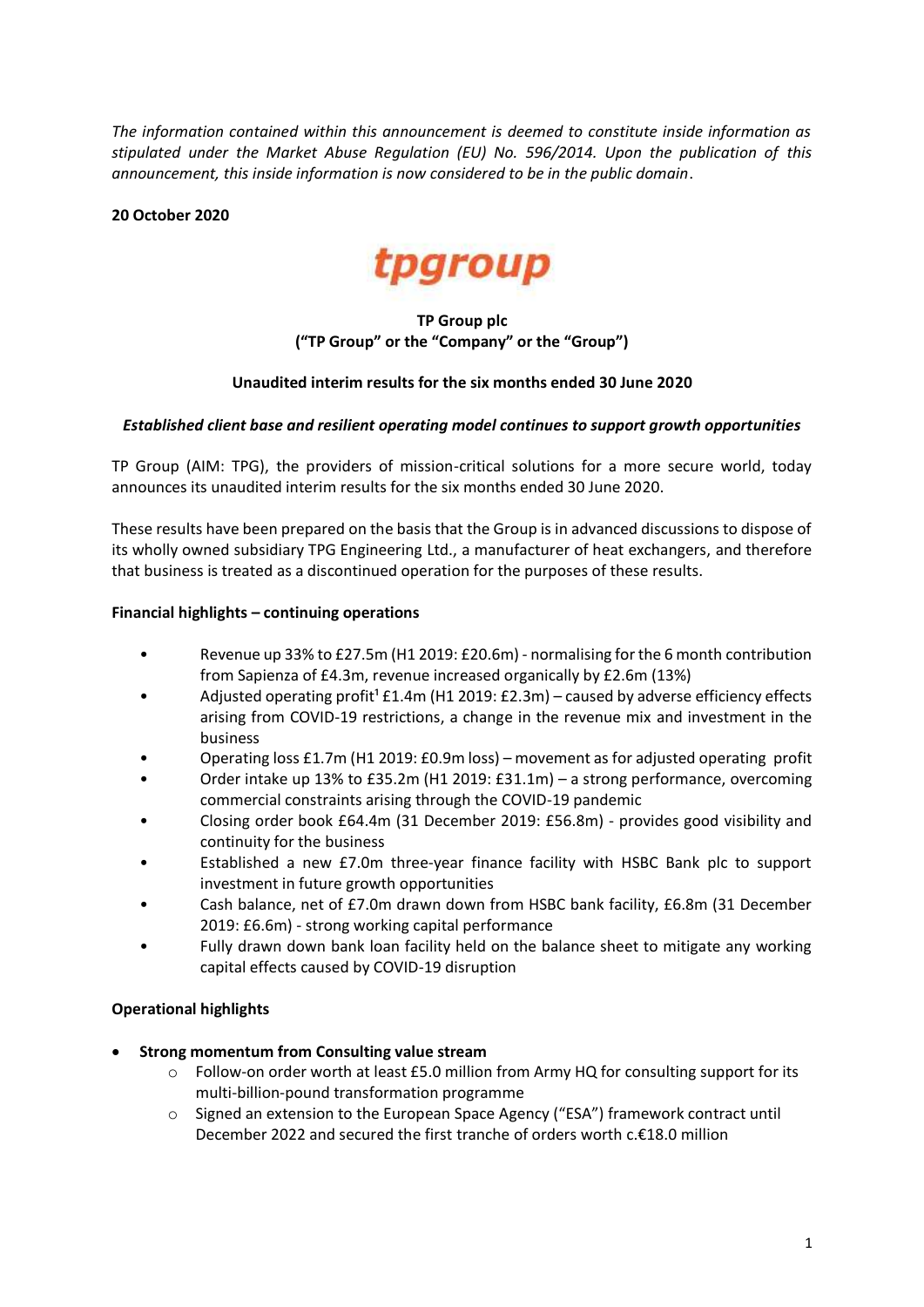### **Establishing 'clean gas solutions' revenue base**

- $\circ$  Carbon dioxide solution contract worth £1.0 million with South-East Asian customer alongside Oxygen generation devices contract worth £1.0 million
- o Carried out performance trials of clean gas production technologies

### **Ongoing geographic expansion**

- o French office opened to support existing customers and to address Group-wide opportunities
- o Contract signed with a German customer worth £1.7 million for innovative mobile computing devices
- **Strong Digital Solutions contract wins**
	- o Five-year contract to supply ECLIPSE project management software to Airbus UK
	- o Initial contract worth £0.3 million to develop an Artificial Intelligence ("AI") solution to optimise critical equipment in the energy sector in the United Arab Emirates
- **Impact of COVID-19 well managed**
	- $\circ$  Maintained business continuity throughout the COVID-19 pandemic, with all engineering sites remaining open and suitable procedures in place to support customers' critical programmes
	- o Supported all staff, with no staff furloughed and invested in training and business methods throughout the COVID-19 period

### **Current trading and outlook**

- Acquired Osprey Consulting Services Ltd., a business focused on safety and mission-critical airspace management and regulation in the defence, space and the emerging urban air mobility markets
- A strong start to H2 with multiple significant orders secured, including:
	- o c.€9.0m of additional work orders secured under ESA framework contract
	- o c.£1.0m Hydrogen system contract
	- o c.£2.0m extension to MoD consulting contract
	- o c.£4.0m orders to supply MoD with oxygen generation and carbon dioxide removal devices
	- o Signed a three-way hydrogen fuelling partnership agreement

Whilst COVID-19 continues to challenge the businesses community, the Group remains well positioned for future success. A strong core business with continued investment in new and emerging technologies and solutions allows the Group's experienced management team to capitalise upon our position in exciting growth markets.

### **Phil Cartmell, Chief Executive Officer of TP Group, commented:**

*"The first half of 2020 saw a typically resolute response from the Group with our first priority being the safety and well-being of our staff and those closest to them.*

*"Pleasingly, we were able to maintain strong revenues in the first half of the year, as a result of our robust core business and the Group's long-term order book, whilst making further planned investments despite the challenges of COVID-19.*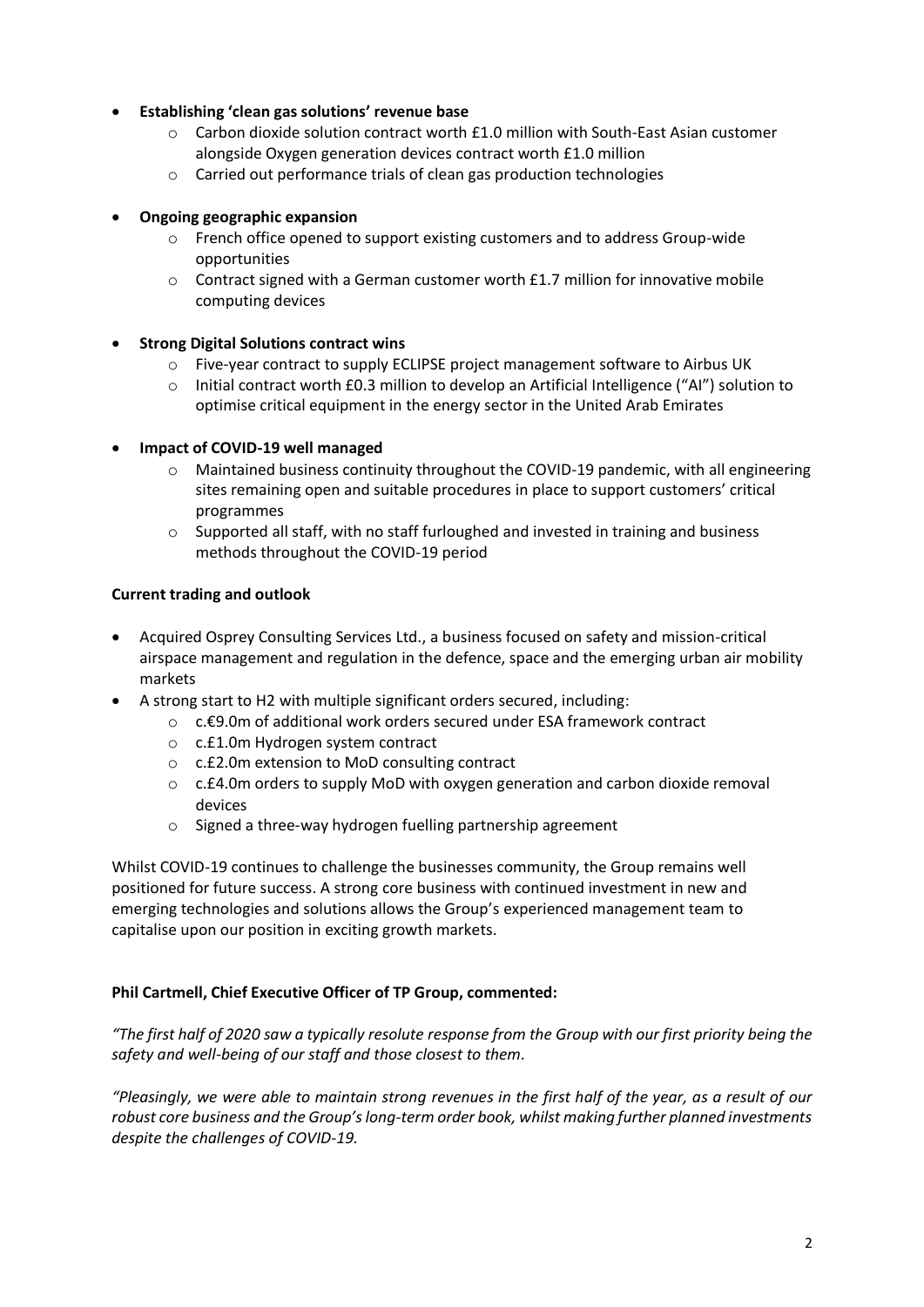*"We remain well-positioned to capitalise on the anticipated recovery phase in our key sectors alongside our active engagement in some of the most exciting global growth markets, including clean energy, autonomous navigation and artificial intelligence."*

Notes:

1. Adjusted operating profit / (loss) is defined as operating result adjusted to add back depreciation of property, plant and equipment and right-of-use assets, amortisation of intangible assets and impairment gains or losses on non-current assets, changes in fair value of contingent consideration, acquisition consideration accounted for as employment costs owing to on-going service conditions, any other acquisition-related charges, share based payment charges, non-controlling interest and non-operating costs. Non-operating costs are those items believed to be exceptional in nature by virtue of their size and or incidence. The directors of the Company believe this measure is more reflective of the underlying performance of the Group than equivalent GAAP measures. This is primarily due to the exclusion of non-cash items, such as share-based payments, impairment, depreciation and amortisation, as well as acquisition and non-operating costs. This provides shareholders and other users of the financial statements with the most representative year-on-year comparison of underlying operating performance attributable to shareholders. This measure and the separate components remain consistent with 2019.

#### **For further information, please contact:**

| TP Group plc<br>Phil Cartmell, Chief Executive Officer<br>Derren Stroud, Chief Financial Officer<br>www.tpgroup.uk.com | Tel: 01753 285 810 |
|------------------------------------------------------------------------------------------------------------------------|--------------------|
| <b>Cenkos Securities plc</b><br>Mark Connelly / Stephen Keys / Callum Davidson<br>www.cenkos.com                       | Tel: 020 7397 8980 |
| <b>Vigo Communications</b><br>Jeremy Garcia / Charlie Neish<br>www.vigocomms.com                                       | Tel: 020 7390 0230 |

### **Notes to Editors**

TP Group delivers complex equipment, software and services for mission, business and safety critical applications in defence, space and energy sectors. With more than 400 people in 6 European countries, it serves global customers through long-term contracts. The Group's shares have been traded on AIM since July 2001.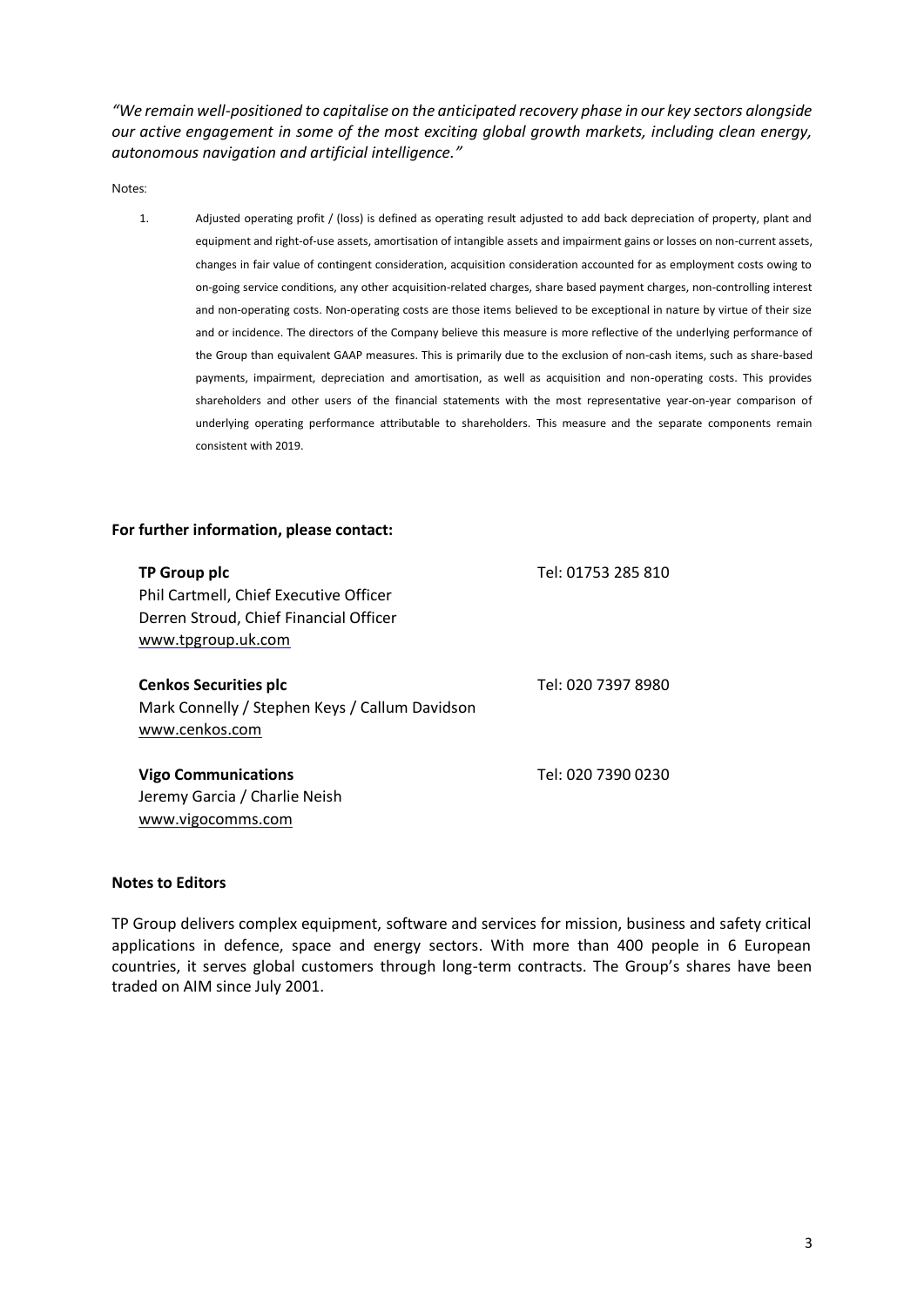### **Business Review – continuing operations**

### **Introduction**

The Group performed well throughout H1 2020 against the challenging backdrop of the COVID-19 pandemic and its associated business disruption. The business benefited from a strong opening order book, coupled with participation in several long-term strategic government and institutional programmes in the UK and overseas. The Group has therefore been able to manage through the pandemic and is fully prepared for any ongoing disruption.

All manufacturing sites remained open and operated with the number of staff required to ensure continuity of order fulfilment, whilst maintaining appropriate distancing measures, with the balance of employees working from home. No staff have been furloughed.

Pleasingly, order intake continued to grow to £35.2m (H1 2019: £31.1m) which is a rise of 13% on the comparable period last year, which was itself skewed by a contract worth £17m that was taken in May 2019. The Group closing order book now stands at £64.4m, up £7.6m on 31 December 2019 (£56.8m) which provides good visibility and continuity for the business.

### **Operational review**

Group revenue increased 33% to £27.5m (H1 2019: £20.6m). Normalising for the contribution from Sapienza of £4.3m, revenue grew organically by £2.6m (13%), predominantly in our CaPS business. Revenue held up well during the COVID-19 restrictions as a result of the strong order book and our efforts to maintain project continuity over the period.

Adjusted operating profit reduced to £1.4m (H1 2019: £2.3m) primarily as a consequence of:

- normal business operational effects principally in Technology & Engineering ("T&E") through travel restrictions, customer and supply chain interactions and the use of third party contractors caused by COVID-19 global restrictions. This reduced gross profit by c. £1.1m;
- investment in future business capabilities additional c. £0.5m over the prior year, including the opening of a French office, further development of our AI technology and support of new initiatives to enter the hydrogen fuels market; and
- offset by revenue growth in Consulting & Programme Services ("CaPS") that contributed c. £0.7m.

Gross profit percentage reduced from 32.7% to 23.4% as a result of:

- CaPS contributed a greater proportion of total Group revenue, but at a lower gross margin than is typically generated by T&E; and
- T&E margins were more significantly impacted by COVID-19. A number of high-margin programmes slowed, although these high margin orders remain in the order book for future delivery. These reductions were offset by additional orders for consumable items, however, these were at a significantly lower gross margin percentage.

The Group operating loss widened to £1.7m (H1 2019: £0.9m loss) as a result of the adjusted operating profit shortfalls noted above.

The Group's net cash balance, excluding the fully drawn down debt facility, increased to £6.8m (31 December 2019: £6.6m) as a result of strong operational cash flow and management of working capital, offsetting in part the prior year's cash outflow. The £7.0m proceeds of the drawn down bank facility were held on the balance sheet to mitigate any working capital effects caused by COVID-19 disruption and fund the initial £2.5m cash consideration for the acquisition of Osprey Consulting. As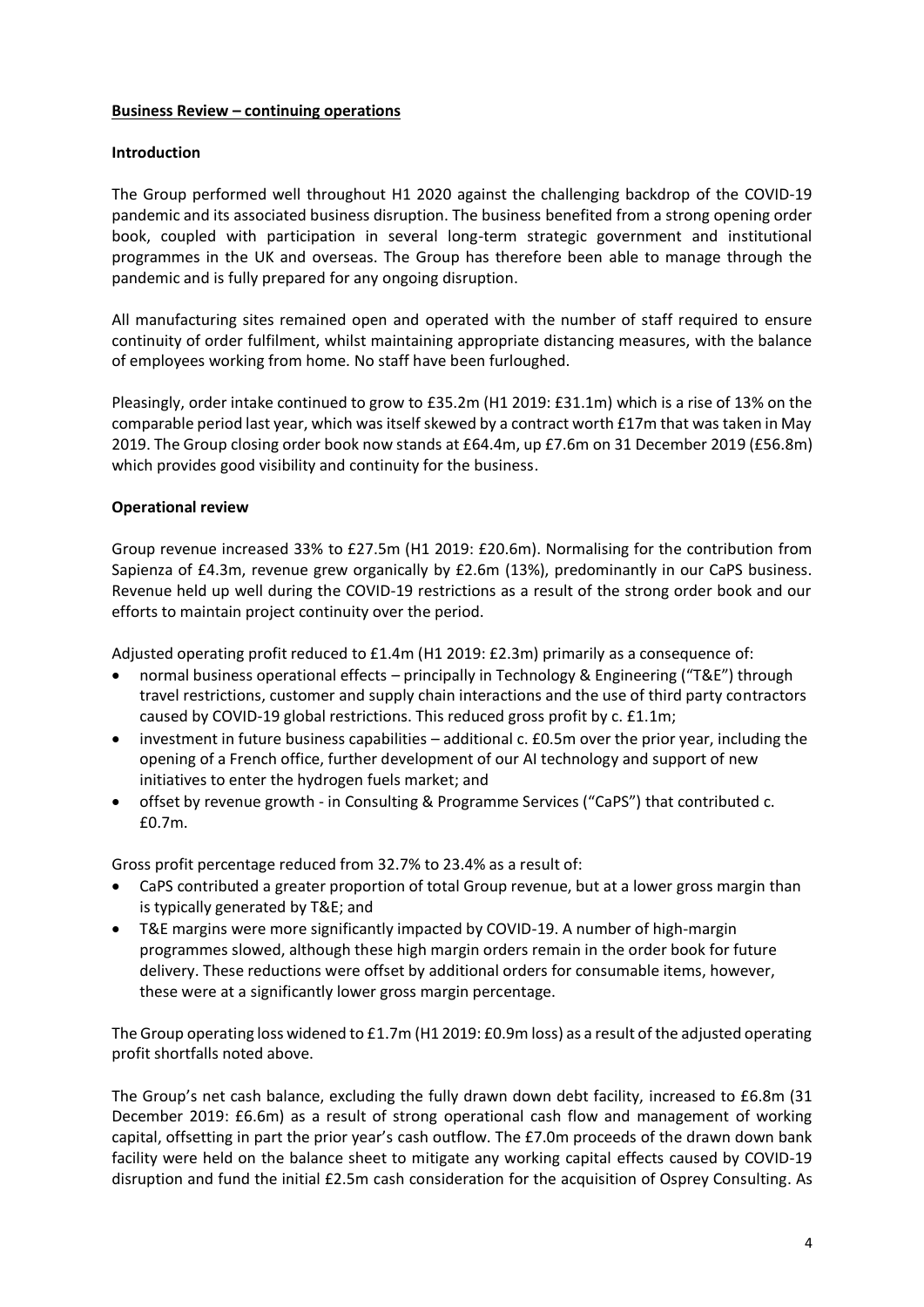of 30 September 2020, the Group had not used any of the drawn down facility for working capital purposes.

The Group currently reports as two core businesses - Technology & Engineering ("T&E") and Consulting & Programme Services ("CaPS"). As the CaPS business has become more material to the Group's performance, its capabilities have extended to include software and digital solutions alongside traditional consulting services. We are therefore positioning the business as three complementary value streams:

- **Consulting** specialist services to enable our clients to transform their enterprise and evolve their systems and services.
- **Digital Solutions** solving complex problems in dynamic and changing environments with AI and software tools.
- **Bespoke Engineering Solutions** safe, clean and resilient equipment to meet the most pressing challenges.

This allows us to be clearer in the nature of our offerings to support customers through the full lifecycle of their projects or programmes. Our consultants can support initial planning, justification and project management whilst specialist teams can deliver software or equipment as required.

### **Technology and innovation**

Management is currently focused on using our skills, knowledge and experience across defence and security, clean energy and digital innovation to enhance the Group's offering within these sectors. To that end, we are focused on developing our capabilities in the following:

- **Clean atmosphere and energy** driven by urbanisation, climate change and resource scarcity. TP Group is now working on clean gas solutions around hydrogen fuel and carbon capture
- **Artificial Intelligence** smart use of information is driven by a wide range of use-cases, and so we are working on applying **AI** to understand our world better, to inform decisions and to automate relevant activities.

### **Geographic expansion**

For many years, the Group has supported international customers from a UK base. We are building operational centres closer to our key accounts, demonstrated by opening a Group company in France. With local staff, we will be better placed to gain maximum returns from major accounts like Naval Group and Thales, and offer the Group's capabilities to other major French organisations in the space and energy sectors.

### **Post period-end**

On 25 August 2020 the Group completed the strategic acquisition of Osprey Consulting Services Ltd. for a maximum consideration of £3.5m on a debt-free, cash-free normalised working capital basis funded from its existing cash resources. The Group also acquired, for a nominal value of  $\epsilon$ 2, the remaining 31% shareholding in Lift B.V. from its minority investors.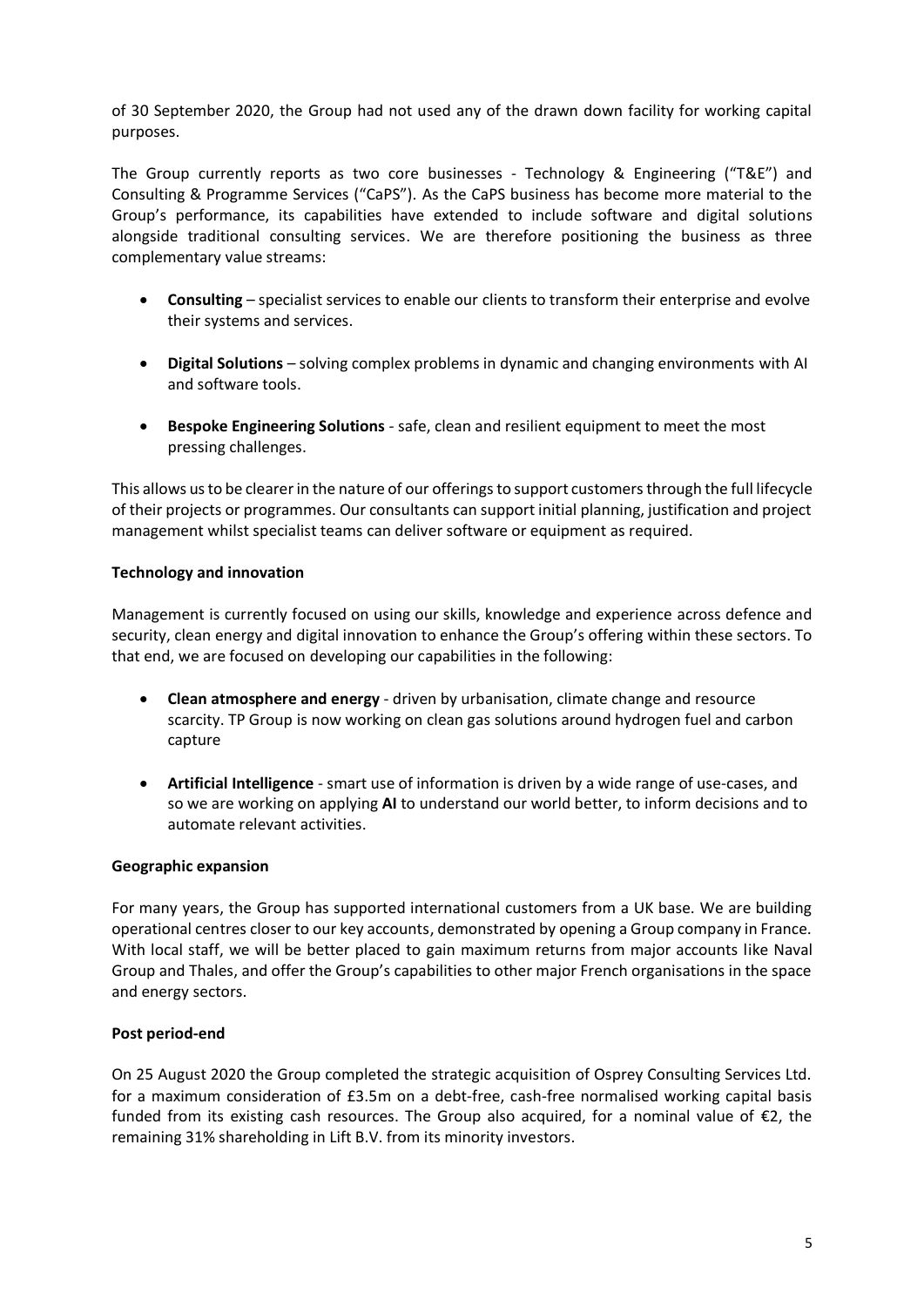Following a strategic review of the Group's business, it was concluded that the TPG Engineering Ltd. business is no longer core to the Group's strategy. As a result, the Group has commenced a disposal process and is in advanced discussions with a potential buyer to acquire that business. Further information will be provided when this process concludes.

Order intake has continued successfully over the summer with several significant orders secured across the Group's defence, space and renewable energy activities.

The ESA framework contract extension announced 24 March 2020 yielded a further c. €9.0m of orders to build upon the c. €18.0m announced in June to bring the total to c. €27.0m.

CaPS secured a c. £2.0m extension to the MoD consulting contract that builds upon the existing 2-year c.£5.0 million customer support contract, first announced in February 2020, for support to the Army HQ on their multi-billion pound strategic communications transformation programme.

A further c. £4.0m of orders were received by T&E in September to supply the MoD with oxygen generation and carbon dioxide removal devices. This is part of the £22 million framework contract entered into with the MoD in April 2017 to manage equipment availability and provide spares for air purification systems.

The Group's growing activity around hydrogen and renewable energy has been recognised where safety of the overall solution is paramount. This was reflected in a c.£1.0m contract for management and control equipment for enhanced safety management of hydrogen gas. In addition, the Group entered into a three-way partnership to pursue opportunities for hydrogen fuelling solutions in the rail industry.

### **Outlook**

TP Group is now a global technology services business focusing on consulting services and digital and bespoke engineering solutions. Whilst COVID-19 continues to create uncertainties and challenges for us as it does for all businesses, the Group remains well positioned for future growth supported by a strong core business and complemented by our emerging presence in high-growth sectors such as AI and clean technology.

In order to grow the business across its three complementary value streams, management plans to follow a path that combines:

- Investment in our existing business capabilities to protect our underlying performance
- Mobilising our propositions in additional market sectors such as private space activities
- Extending our reach into new geographies such as the United States and South East Asia

As mentioned above, this will be complemented by significant and continued investment in new and emerging technologies and solutions such as hydrogen energy systems and AI. Where appropriate, the Group may also add capability through carefully considered strategic acquisitions.

The Group's experienced management team, unique offering of technologies and services, and keen focus on exciting growth markets positions it well for continued success. I share the Board's confidence in the Group's ongoing prospects.

Phil Cartmell 19 October 2020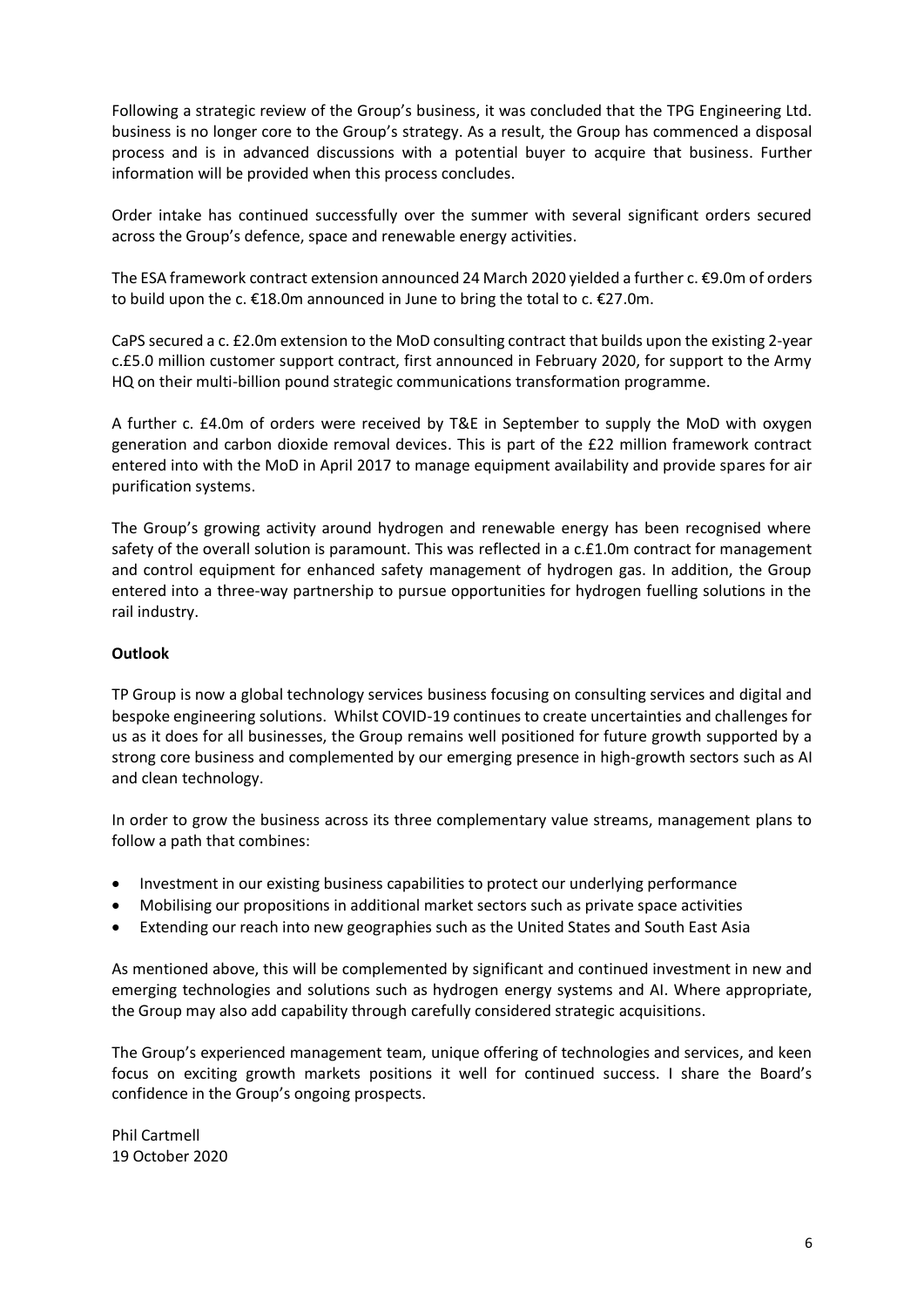# **Condensed consolidated statement of comprehensive income**

|                                                                                                                                                      | <b>Unaudited</b><br>six months ended<br>30 June<br>20201 | <b>Unaudited</b><br>six months ended<br>30 June<br>20191,5 | Year ended<br>31 December<br>2019 <sup>1</sup> |
|------------------------------------------------------------------------------------------------------------------------------------------------------|----------------------------------------------------------|------------------------------------------------------------|------------------------------------------------|
|                                                                                                                                                      | £'000                                                    | £'000                                                      | £'000                                          |
| Revenue from continuing operations                                                                                                                   | 27,520                                                   | 20,637                                                     | 49,396                                         |
| Cost of sales                                                                                                                                        | (21,069)                                                 | (13,892)                                                   | (33, 230)                                      |
| Gross profit from continuing operations                                                                                                              | 6,451                                                    | 6,745                                                      | 16,166                                         |
| Administrative expenses                                                                                                                              | (8, 190)                                                 | (7,631)                                                    | (17, 197)                                      |
| Operating loss from continuing operations<br>Adjusted operating profit from continuing                                                               | (1,739)                                                  | (886)                                                      | (1,031)                                        |
| operations <sup>1,2</sup>                                                                                                                            | 1,359                                                    | 2,284                                                      | 5,563                                          |
| Depreciation, amortisation and impairment                                                                                                            | (2,037)                                                  | (1, 304)                                                   | (2,960)                                        |
| Acquisition related costs <sup>3</sup>                                                                                                               | (150)                                                    | (928)                                                      | (1,527)                                        |
| Non-operating costs                                                                                                                                  | (271)                                                    | (64)                                                       | (352)                                          |
| Share based payments                                                                                                                                 | (115)                                                    | (120)                                                      | (176)                                          |
| Movement in expected earn-out payments <sup>4</sup>                                                                                                  | (525)                                                    | (754)                                                      | (1,579)                                        |
| Operating loss from continuing operations                                                                                                            | (1,739)                                                  | (886)                                                      | (1,031)                                        |
| Net finance costs                                                                                                                                    | (84)                                                     | (72)                                                       | (193)                                          |
| Loss before income tax from continuing operations                                                                                                    | (1,823)                                                  | (958)                                                      | (1,224)                                        |
| Income tax credit / (charge)                                                                                                                         | 249                                                      | (532)                                                      | (693)                                          |
| Loss for the period from continuing operations                                                                                                       | (1,574)                                                  | (1,490)                                                    | (1, 917)                                       |
| <b>Discontinued operations:</b><br>(Loss) / profit for the period from discontinued<br>operations (attributable to equity holders of the<br>company) | (2,833)                                                  | 253                                                        | (92)                                           |
| Loss for the period                                                                                                                                  | (4, 407)                                                 | (1, 237)                                                   | (2,009)                                        |
| Attributable to:                                                                                                                                     |                                                          |                                                            |                                                |
| Equity holders of the parent company                                                                                                                 | (4,386)                                                  | (1,237)                                                    | (1,927)                                        |
| Non-controlling interest                                                                                                                             | (21)                                                     |                                                            | (82)                                           |
|                                                                                                                                                      | (4, 407)                                                 | (1,237)                                                    | (2,009)                                        |
| Other comprehensive income for the period:                                                                                                           |                                                          |                                                            |                                                |
| Loss for the period                                                                                                                                  | (4, 407)                                                 | (1,237)                                                    | (2,009)                                        |
| Foreign exchange (losses)/profit on translation of                                                                                                   |                                                          |                                                            |                                                |
| foreign operations<br>Total comprehensive loss for the period                                                                                        | (40)                                                     | 63                                                         | (4)                                            |
| attributable to shareholders                                                                                                                         | (4, 447)                                                 | (1, 174)                                                   | (2,013)                                        |
|                                                                                                                                                      |                                                          |                                                            |                                                |
| Attributable to:                                                                                                                                     |                                                          |                                                            |                                                |
| Equity holders of the parent company                                                                                                                 | (4, 426)                                                 | (1, 174)                                                   | (1,931)                                        |
| Non-controlling interest                                                                                                                             | (21)                                                     |                                                            | (82)                                           |
|                                                                                                                                                      | (4, 447)                                                 | (1, 174)                                                   | (2,013)                                        |
|                                                                                                                                                      |                                                          |                                                            |                                                |
| Loss per share expressed in pence per share                                                                                                          | Pence                                                    | Pence                                                      | Pence                                          |
| Continuing operations:                                                                                                                               |                                                          |                                                            |                                                |
| Basic and diluted loss per share                                                                                                                     | (0.21)                                                   | (0.19)                                                     | (0.25)                                         |
| Discontinued operations:                                                                                                                             |                                                          |                                                            |                                                |
| Basic and diluted (loss) / earnings per share                                                                                                        | (0.36)                                                   | 0.03                                                       | (0.01)                                         |
| Total:                                                                                                                                               |                                                          |                                                            |                                                |
| Basic and diluted loss per share                                                                                                                     | (0.57)                                                   | (0.16)                                                     | (0.26)                                         |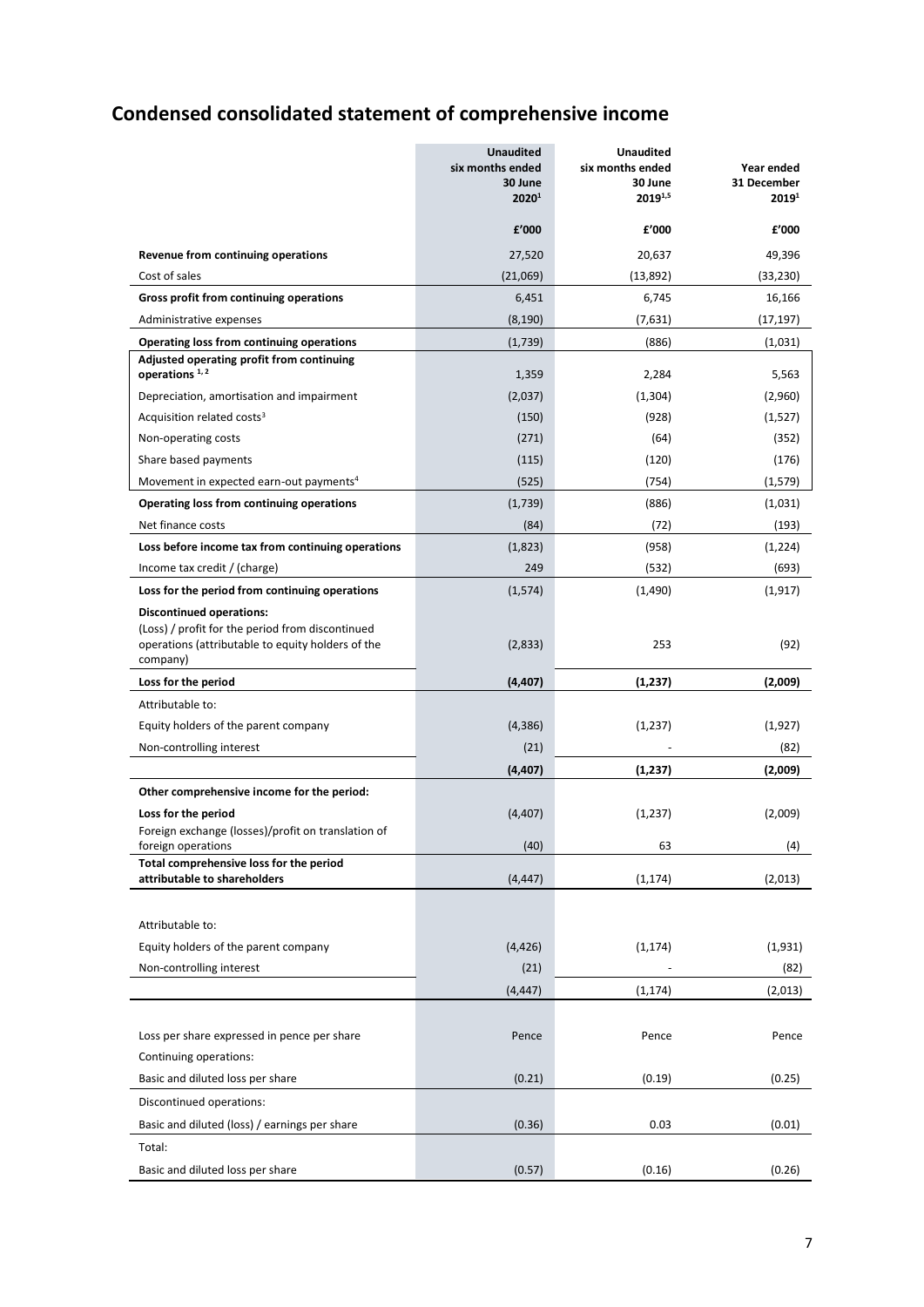- <sup>1</sup> The Condensed statement of comprehensive income has been presented to reflect continuing operations arising from the planned disposal of TPG Engineering Limited. The current and comparative result for TPG Engineering Limited is presented as 'Loss for the period from continuing operations' and note 5.
- <sup>2</sup> Adjusted operating profit is defined as operating loss adjusted to add back depreciation of property, plant and equipment and rightof-use assets, amortisation of intangible assets and impairment gains or losses on non-current assets, changes in fair value of contingent consideration, acquisition consideration accounted for as employment costs owing to on-going service conditions, any other acquisition-related charges, share based payment charges and non-operating costs. Non-operating costs are those items believed to be exceptional in nature by virtue of their size and or incidence. The directors of the Company believe this measure is more reflective of the underlying performance of the Group than equivalent GAAP measures. This is primarily due to the exclusion of noncash items, such as share-based payments, impairment, depreciation and amortisation, as well as acquisition and non-operating costs. This provides shareholders and other users of the financial statements with the most representative year-on-year comparison of operating performance. This measure and the separate components remain consistent with 2019.
- <sup>3</sup> Acquisition costs consist of costs associated with the purchase of Sapienza (£25,000) and ongoing acquisition opportunities (£125,000).
- 4 Movement in expected earn-out payments consist of accrued payments on the acquisition of Sapienza.
- 5 Cost of Sales and administrative expenses for the 6 months to 30 June 2019 have been restated to align the treatment of certain categories of costs with their subsequent treatment in the figures for the 6 months to 30 June 2020. The impact is net £38,000 reduction in cost of sales and increase in administrative expenses. This restatement has no effect on the profit after tax originally reported for the period.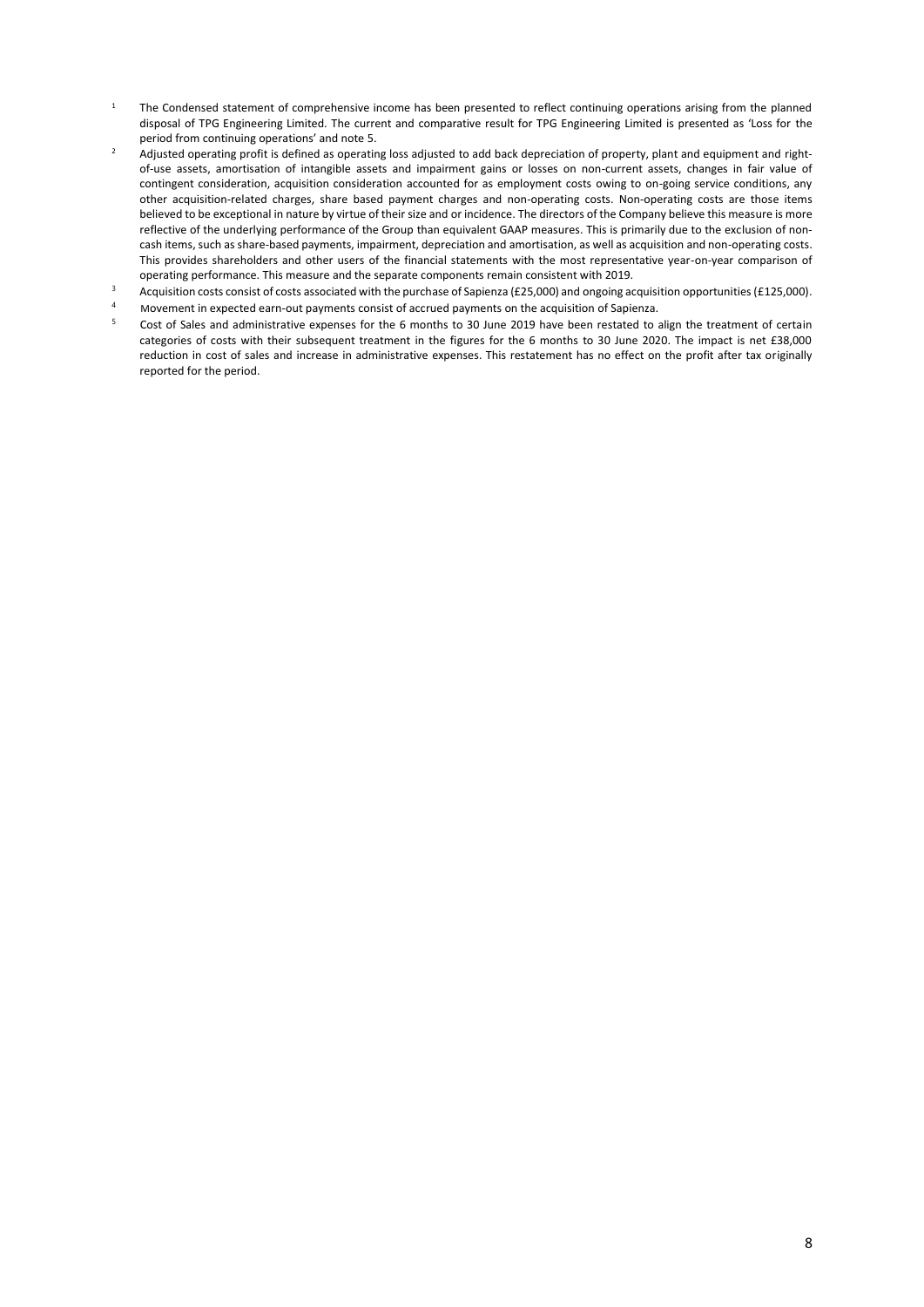# **Condensed consolidated statement of financial position**

|                                           | <b>Unaudited</b><br>30 June | <b>Unaudited</b><br>30 June | 31 December |
|-------------------------------------------|-----------------------------|-----------------------------|-------------|
|                                           | 2020 <sup>1</sup>           | 2019                        | 2019        |
|                                           | £'000                       | £'000                       | £'000       |
| <b>ASSETS</b>                             |                             |                             |             |
| Non-current assets                        |                             |                             |             |
| Goodwill                                  | 8,560                       | 5,289                       | 9,161       |
| Other intangible assets                   | 18,209                      | 24,179                      | 19,466      |
| Property, plant and equipment             | 1,056                       | 1,975                       | 2,073       |
| Right-of-use assets                       | 4,064                       | 6,381                       | 5,808       |
|                                           | 31,889                      | 37,824                      | 36,508      |
| <b>Current assets</b><br>Inventories      |                             | 3,658                       | 2,036       |
| Trade and other receivables               | 1,515<br>7,090              | 9,384                       | 13,031      |
| Amounts due from contract customers       | 5,962                       | 12,459                      | 10,042      |
| Cash and bank balances                    | 13,802                      | 9,011                       | 6,568       |
|                                           | 28,369                      | 34,512                      | 31,677      |
| Assets held for sale <sup>1</sup>         | 6,673                       |                             |             |
|                                           | 35,042                      | 34,512                      | 31,677      |
| <b>Total assets</b>                       | 66,931                      | 72,336                      | 68,185      |
|                                           |                             |                             |             |
| <b>LIABILITIES</b>                        |                             |                             |             |
| <b>Current liabilities</b>                |                             |                             |             |
| Trade and other payables                  | (9, 911)                    | (12,502)                    | (11,605)    |
| Amounts due to contract customers         | (3,017)                     | (11, 519)                   | (10, 228)   |
| Corporation tax                           | (108)                       | (415)                       | (180)       |
| Lease liabilities                         | (957)                       | (548)                       | (1,022)     |
|                                           | (13,993)                    | (24, 984)                   | (23,035)    |
| Liabilities held for sale <sup>1</sup>    | (6, 673)                    |                             |             |
|                                           | (20, 666)                   | (24, 984)                   | (23,035)    |
| <b>Non-current liabilities</b>            |                             |                             |             |
| Trade and other payables                  | (512)                       | (73)                        | (286)       |
| Deferred taxation                         | (2,514)                     | (3, 275)                    | (2,738)     |
| Lease liabilities                         | (3,922)                     | (6, 278)                    | (5, 429)    |
| <b>Borrowings</b>                         | (7,000)                     |                             |             |
| Provisions                                | (183)                       | (477)                       | (231)       |
|                                           | (14, 131)                   | (10, 103)                   | (8,684)     |
| <b>Total liabilities</b>                  | (34, 797)                   | (35,087)                    | (31, 719)   |
| Net assets                                | 32,134                      | 37,249                      | 36,466      |
|                                           |                             |                             |             |
| <b>EQUITY</b>                             |                             |                             |             |
| Share capital                             | 7,792                       | 7,792                       | 7,792       |
| Share premium                             | 18,529                      | 18,529                      | 18,529      |
| Own shares held by EBT                    | (561)                       | (561)                       | (561)       |
| Translation of foreign operations         | (44)                        |                             | (4)         |
| Share-based payments reserve              | 1,257                       | 1,561                       | 1,142       |
| Retained earnings                         | 4,754                       | 9,418                       | 9,140       |
| Total equity attributable to shareholders | 31,727                      | 36,739                      | 36,038      |
| Non-controlling interests                 | 407                         | 510                         | 428         |
| <b>Total equity</b>                       | 32,134                      | 37,249                      | 36,466      |

<sup>1</sup> The Statement of financial position shows current assets and liabilities held for sale following the planned disposal of TPG Engineering.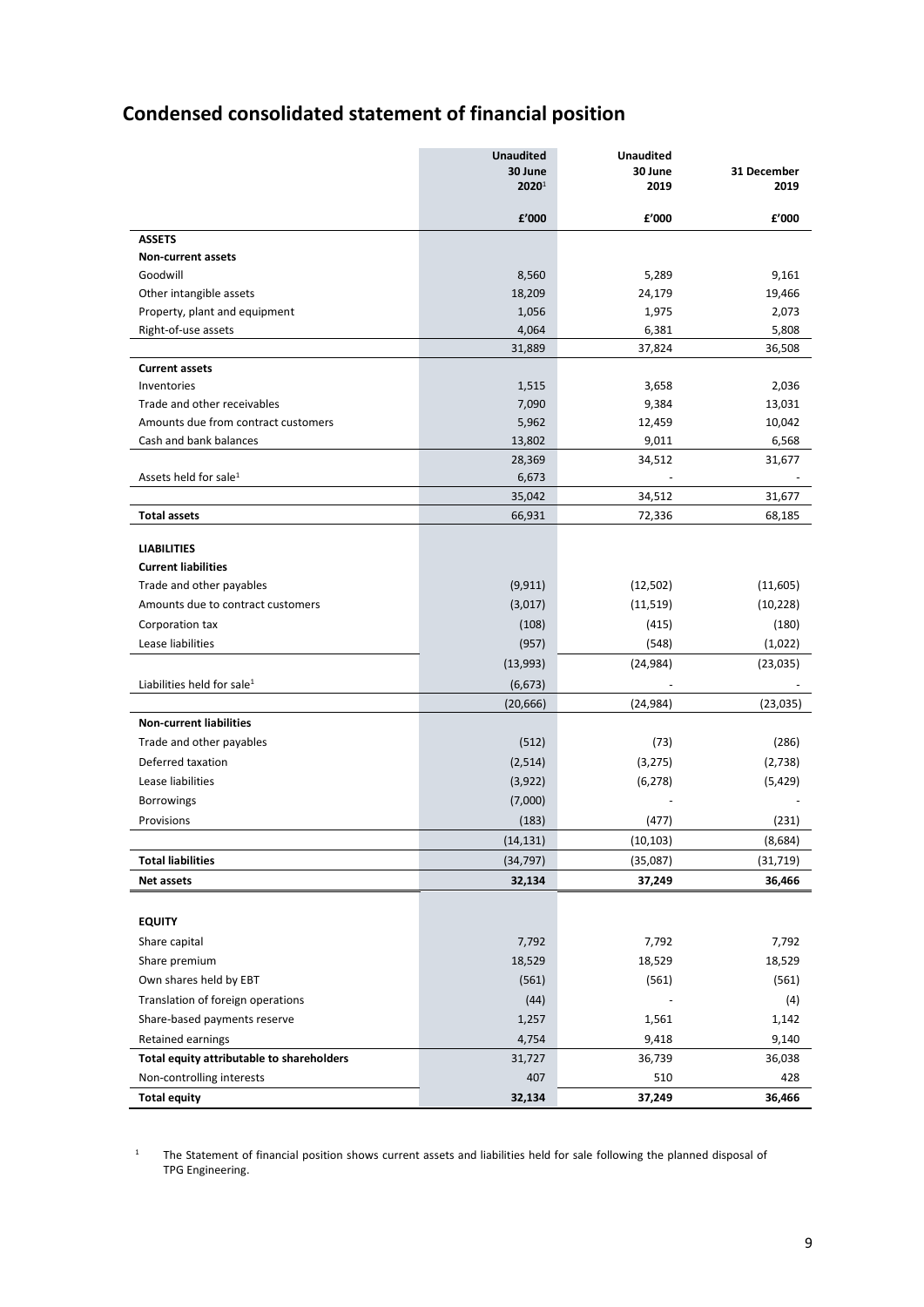# **Condensed consolidated statement of changes in equity**

|                                                       | Share<br>capital | Share<br>premium | Own<br>shares<br>held by<br><b>EBT</b> | Share-<br>based<br>payments<br>reserve | <b>Translation</b><br>reserve | Retained<br>earnings     | Non-<br>controlling<br>interest | Total            |
|-------------------------------------------------------|------------------|------------------|----------------------------------------|----------------------------------------|-------------------------------|--------------------------|---------------------------------|------------------|
|                                                       | £'000            | £'000            | £'000                                  | £'000                                  | £'000                         | £'000                    | £'000                           | £'000            |
| Six months to 30 June 2020                            |                  |                  |                                        |                                        |                               |                          |                                 |                  |
| Balance at 1 January 2020                             | 7,792            | 18,529           | (561)                                  | 1,142                                  | (4)                           | 9,140                    |                                 | 428 36,466       |
| Loss for the period                                   |                  |                  |                                        |                                        | $\qquad \qquad \blacksquare$  | (4, 386)                 |                                 | $(21)$ $(4,407)$ |
| Other comprehensive loss                              |                  |                  |                                        | $\overline{a}$                         | (40)                          |                          |                                 | (40)             |
| Total comprehensive loss                              |                  |                  |                                        |                                        | (40)                          | (4, 386)                 |                                 | $(21)$ $(4,447)$ |
| Share-based payments<br>charge                        |                  |                  |                                        | 115                                    |                               |                          |                                 | 115              |
| Balance at 30 June 2020                               | 7,792            | 18,529           | (561)                                  | 1,257                                  | (44)                          | 4,754                    |                                 | 407 32,134       |
|                                                       |                  |                  |                                        |                                        |                               |                          |                                 |                  |
| Six months to 30 June 2019                            |                  |                  |                                        |                                        |                               |                          |                                 |                  |
| Balance at 1 January 2019                             | 7,586            | 17,438           | (561)                                  | 1,441                                  | $\blacksquare$                | 10,592                   |                                 | $-36,496$        |
| Total comprehensive loss<br>for the period            |                  |                  |                                        |                                        |                               | (1, 174)                 |                                 | $- (1,174)$      |
| Share issue                                           | 206              | 1,091            |                                        |                                        |                               |                          |                                 | 1,297            |
| Share-based payments<br>charge                        |                  |                  |                                        | 120                                    |                               |                          |                                 | 120              |
| Acquisition of non-<br>controlling interests          |                  |                  |                                        |                                        |                               |                          | 510                             | 510              |
| Balance at 30 June 2019                               | 7,792            | 18,529           | (561)                                  | 1,561                                  |                               | 9,418                    |                                 | 510 37,249       |
|                                                       |                  |                  |                                        |                                        |                               |                          |                                 |                  |
| Year to 31 December 2019                              |                  |                  |                                        |                                        |                               |                          |                                 |                  |
| Balance at 1 January 2019                             | 7,586            | 17,438           | (561)                                  | 1,441                                  |                               | 10,592                   | ÷,                              | 36,496           |
| Loss for the year                                     |                  |                  |                                        |                                        |                               | (1, 927)                 |                                 | $(82)$ $(2,009)$ |
| Other comprehensive loss                              |                  |                  |                                        |                                        | (4)                           | $\overline{\phantom{a}}$ | L,                              | (4)              |
| Total comprehensive loss                              |                  |                  |                                        |                                        | (4)                           | (1, 927)                 |                                 | $(82)$ $(2,013)$ |
| Shares issued                                         | 206              | 1,091            |                                        |                                        |                               |                          |                                 | 1,297            |
| Share-based payments<br>charge                        |                  |                  |                                        | 176                                    |                               |                          |                                 | 176              |
| Share-based payments<br>reserves transfer             |                  |                  |                                        | (475)                                  |                               | 475                      |                                 |                  |
| Non-controlling interest on<br>acquisition of Lift BV |                  |                  |                                        |                                        |                               |                          | 510                             | 510              |
| <b>Balance at 31 December</b><br>2019                 | 7,792            | 18,529           | (561)                                  | 1,142                                  | (4)                           | 9,140                    |                                 | 428 36,466       |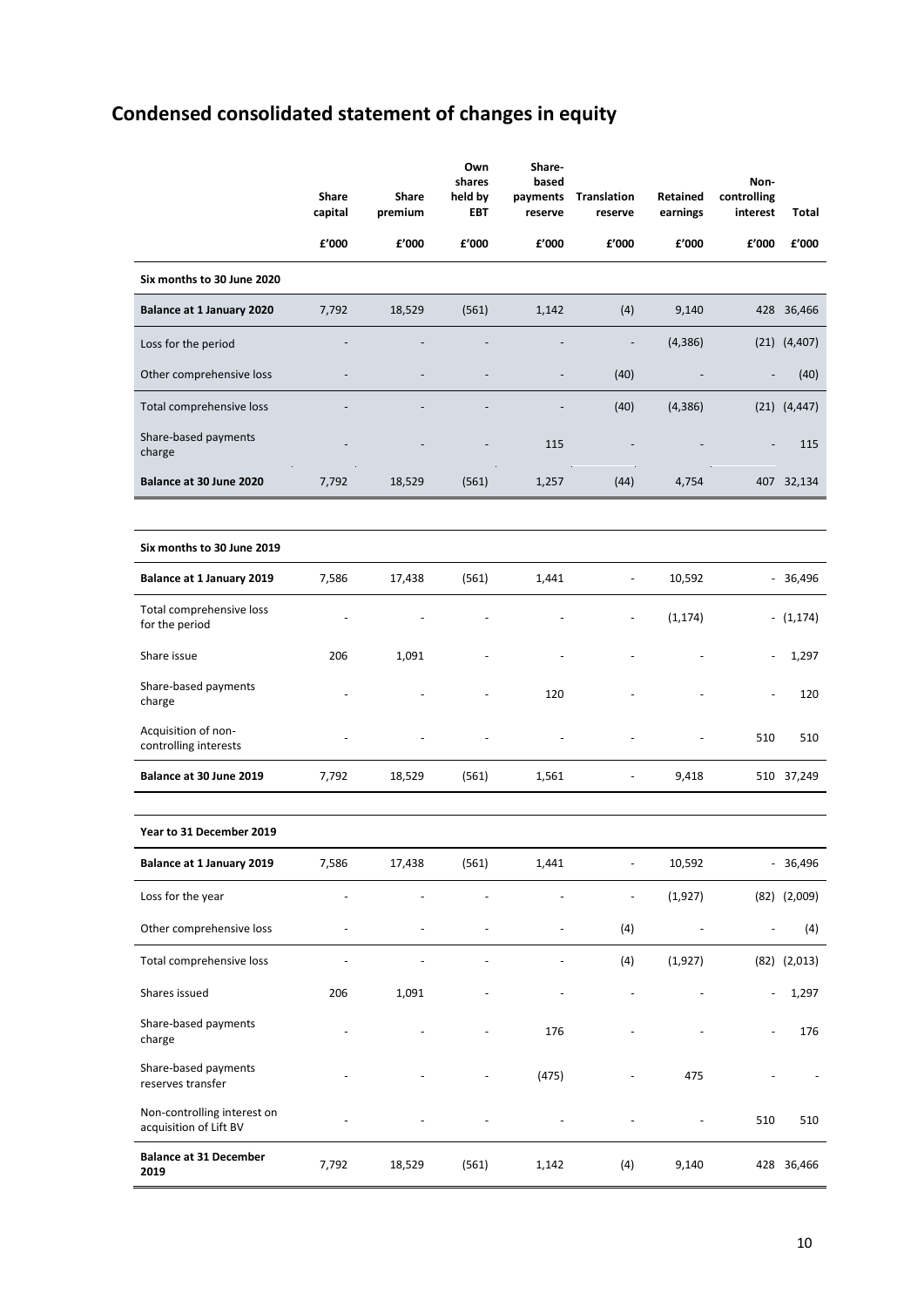## **Condensed consolidated statement of cash flows**

|                                                                                     | <b>Unaudited</b><br>six months ended<br>30 June<br>2020 | <b>Unaudited</b><br>six months ended<br>30 June<br>2019 | Year ended<br>31 December<br>2019 |
|-------------------------------------------------------------------------------------|---------------------------------------------------------|---------------------------------------------------------|-----------------------------------|
|                                                                                     | £'000                                                   | £'000                                                   | £'000                             |
| <b>Operating activities</b>                                                         |                                                         |                                                         |                                   |
| Loss before income tax from continuing operations                                   | (1,823)                                                 | (958)                                                   | (1,224)                           |
| Loss before income tax from discontinued operations                                 | (2,933)                                                 | (146)                                                   | (739)                             |
| Total loss before income tax                                                        | (4, 756)                                                | (1, 104)                                                | (1,963)                           |
| Adjustments for:                                                                    |                                                         |                                                         |                                   |
| Adjustments on discontinued operations                                              | 2,044                                                   |                                                         |                                   |
| Depreciation, amortisation and impairment                                           | 2,296                                                   | 1,562                                                   | 3,865                             |
| Finance expense                                                                     | 112                                                     | 100                                                     | 264                               |
| Share-based payment expense                                                         | 115                                                     | 120                                                     | 176                               |
| Decrease / (increase) in inventories                                                | 2,067                                                   | (931)                                                   | 691                               |
| Decrease / (increase) in trade and other receivables                                | 3,786                                                   | (4,823)                                                 | (7,086)                           |
| (Decrease) / increase in trade and other payables                                   | (3, 148)                                                | 1,656                                                   | 1,901                             |
| Decrease in provisions                                                              |                                                         | (23)                                                    | (269)                             |
|                                                                                     | 2,516                                                   | (3, 443)                                                | (2, 421)                          |
| Income tax (paid) / received                                                        | (15)                                                    | 195                                                     | (412)                             |
| Net cash generated from / (used in) operating<br>activities                         | 2,501                                                   | (3, 248)                                                | (2,833)                           |
| <b>Investing activities</b>                                                         |                                                         |                                                         |                                   |
| Interest received                                                                   |                                                         | 24                                                      | 23                                |
| Purchase of property, plant and equipment                                           | (498)                                                   | (1,025)                                                 | (932)                             |
| Purchase of computer software                                                       | (319)                                                   | (77)                                                    | (556)                             |
| Acquisition of subsidiaries, net of cash acquired                                   |                                                         | (8, 199)                                                | (8,282)                           |
| Acquisition of subsidiary – payment of earn-out                                     | (877)                                                   | (750)                                                   | (2,000)                           |
| Net cash used in investing activities                                               | (1,694)                                                 | (10,027)                                                | (11, 747)                         |
| <b>Financing activities</b>                                                         |                                                         |                                                         |                                   |
| New borrowings                                                                      | 7,000                                                   |                                                         |                                   |
| Interest payable                                                                    | (107)                                                   | (124)                                                   | (286)                             |
| New leases commenced                                                                |                                                         | 415                                                     |                                   |
| Repayment of lease liabilities                                                      | (465)                                                   | (418)                                                   | (981)                             |
| Net cash from / (used) in financing activities                                      | 6,428                                                   | (127)                                                   | (1, 267)                          |
| Effects of exchange rates on cash and cash<br>equivalents                           | (1)                                                     |                                                         | $\overline{2}$                    |
| Net increase / (decrease) in cash and cash<br>equivalents                           | 7,234                                                   | (13, 402)                                               | (15, 845)                         |
| Cash and cash equivalents at the beginning of the<br>period                         | 6,568                                                   | 22,413                                                  | 22,413                            |
| Cash and cash equivalents at the end of the period                                  | 13,802                                                  | 9,011                                                   | 6,568                             |
| Net increase/(decrease) in cash and cash equivalents<br>for discontinued operations | 41                                                      | (460)                                                   | (99)                              |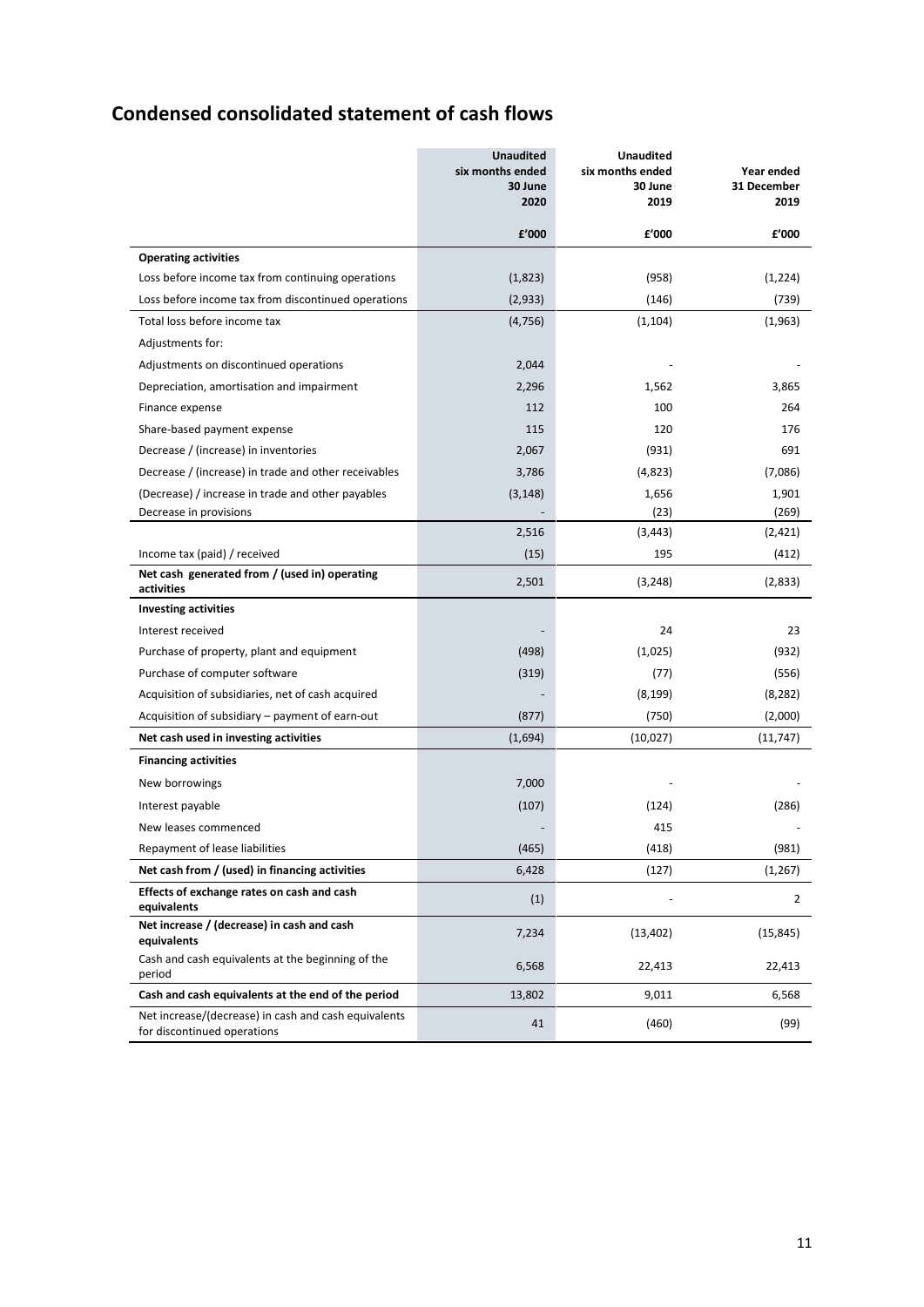### **1. Nature of operations**

TP Group is a technology services business, working to make the world a safer place, employing more than 400 highly skilled individuals across six European countries. We combine to deliver mission, business and safety critical services and equipment across three high growth sectors - Defence, Space and Energy.

Our customers trust us to ensure the safety, reliability and performance of complex systems in the most challenging or arduous situations. With global presence and proven field experience, TP Group is a leading choice for platform builders, integrators and users of both military and industrial systems.

The Group currently reports as two core businesses:

- **Technology & Engineering** ("T&E") the capability to design, manufacture and support mission-critical systems
- **Consulting & Programme Services** ("CaPS") advising clients on strategic problems and implementing technology-driven solutions

As the CaPS business has become more material to the Group's performance, its capabilities have extended to include software and digital solutions alongside traditional consulting services. We are therefore positioning the business as three complementary value streams:

- **Consulting**  specialist services to enable our clients to transform their enterprise and evolve their systems and services
- **Digital Solutions**  solving complex problems in dynamic and changing environments with AI and software tools
- **Bespoke Engineering Solutions**  safe, clean and resilient equipment to meet the most pressing challenges

This allows us to be clearer in the nature of our offerings to support customers through the full lifecycle of their projects or programmes. Our consultants can support initial planning, justification and project management whilst specialist teams can deliver software or equipment as required.

Central unallocated costs are specific costs associated with the Group's AIM listing and other Group operational costs that are not charged out to the operating companies

TP Group plc (the "Parent Company") is the Group's ultimate parent company, which is incorporated under the Companies Act and domiciled in the United Kingdom. The address of the registered office of the Parent Company is Cody Technology Park, Old Ively Road, Farnborough, Hampshire, GU14 0LX. The Parent Company's shares are listed on the Alternative Investment Market of the London Stock Exchange.

The condensed consolidated unaudited interim financial statements are presented in pounds sterling, which is also the functional currency of the Parent Company, and all values are rounded to the nearest thousand pounds except when otherwise indicated.

The financial information set out in this interim report does not constitute statutory accounts as defined in Section 434 of the Companies Act 2006. The Group's statutory financial statements for the year ended 31 December 2019, prepared under IFRS as adopted by the EU, have been delivered to the Registrar of Companies. The auditor's report on the 2019 financial statements was unqualified, did not draw attention to any matters by way of emphasis and did not contain a statement under Section 498(2) or Section 498(3) of the Companies Act 2006.

The condensed consolidated unaudited interim financial statements were approved for issue by the Board of Directors on 19 October 2020.

#### **2. Basis of preparation**

These condensed consolidated unaudited interim financial statements are for the six months ended 30 June 2020.

These condensed consolidated unaudited interim financial statements have been prepared under the historical cost convention using accounting policies consistent with International Financial Reporting Standards (IFRS) as adopted by the European Union. The accounting policies, presentation and methods of computation in the condensed set of financial statements are as they will be applied in the Group's 2020 annual audited financial statements. While the financial figures included in this half-yearly report have been computed in accordance with IFRS applicable to interim periods, this half-yearly report does not contain sufficient information to constitute an interim financial report as that term is defined in IAS 34.

#### **Going concern**

The directors of the Company are satisfied that the Group has adequate resources to continue in business for the foreseeable future, and accordingly continue to adopt the going concern basis in preparing the accounts. In reaching this conclusion, the directors of the Company have considered forecasts that cover a period of at least twelve months from the date of the approval of these unaudited interim financial statements and mitigating actions available to them, including the ability of management to make certain reductions to the Group's discretionary expenditure if required.

#### **Changes in accounting policies**

The following Standards and Interpretations are effective from 1 January 2020. Application of these standards has no material impact on the results of the Group:

- Amendments to the following standards:
	- − IAS 1 and IAS 8 Definition of Material
	- − IFRS 3 Business Combinations
	- − IFRS 9, IAS 39 and IFRS 7 Interest Rate Benchmark Reform
- Amendments to References to the Conceptual Framework in IFRS Standards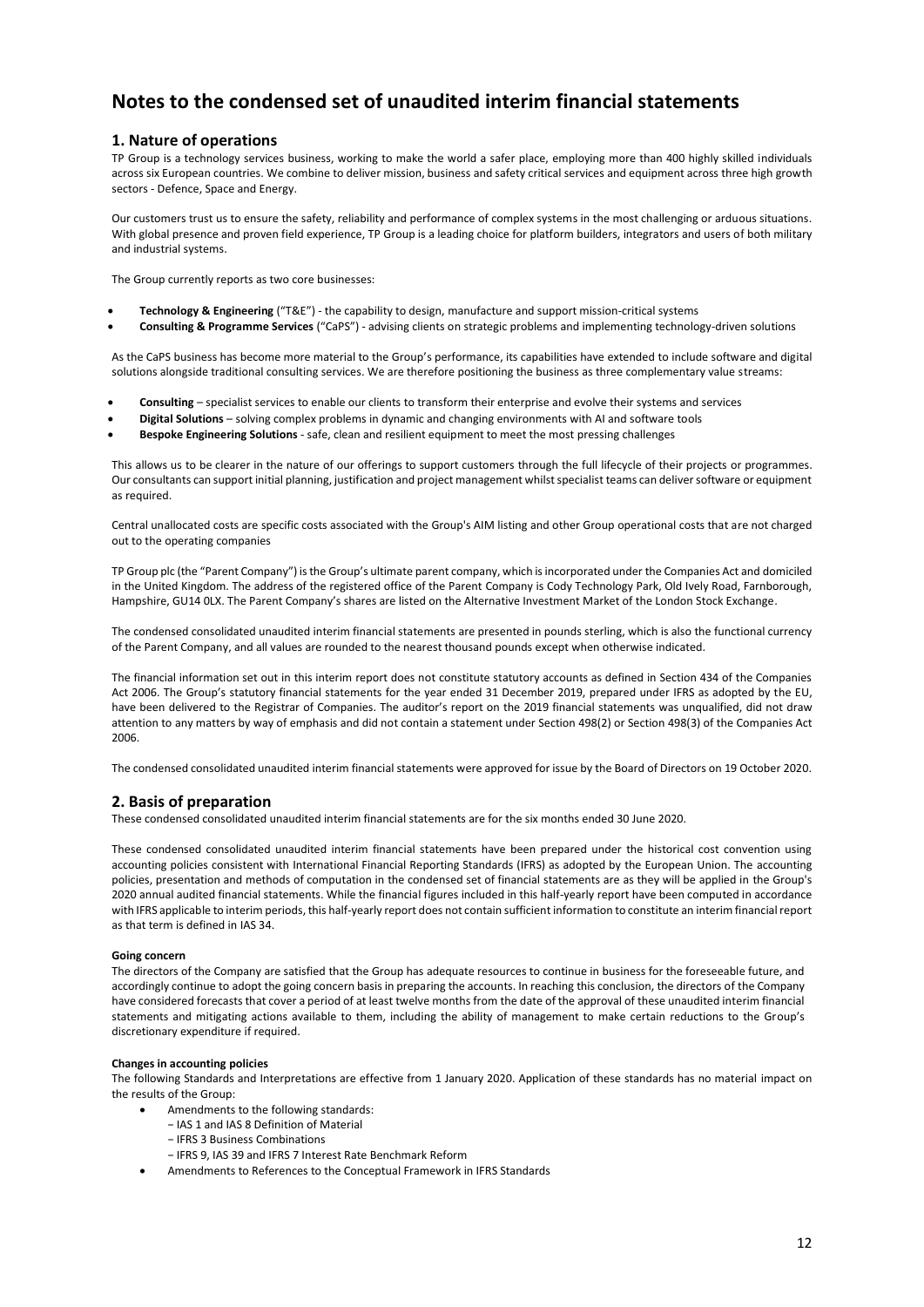### **3. Segmental reporting**

The following table presents revenue and profit information from the continuing operations for each business segment, as previously applied in the business for the year ended 31 December 2019.

|                                                                           |                |             | Central<br>unallocated |         |
|---------------------------------------------------------------------------|----------------|-------------|------------------------|---------|
|                                                                           | <b>T&amp;E</b> | <b>CaPS</b> | costs <sup>2</sup>     | Group   |
|                                                                           |                |             |                        |         |
|                                                                           | £'000          | £'000       | £'000                  | £'000   |
| Six months ended 30 June 2020 <sup>1</sup>                                |                |             |                        |         |
| Revenue                                                                   | 11,777         | 15,743      |                        | 27,520  |
| <b>Operating loss</b>                                                     | 733            | (714)       | (1,758)                | (1,739) |
| Depreciation, amortisation and impairment                                 | 753            | 1,150       | 134                    | 2,037   |
| Acquisition related costs                                                 |                |             | 150                    | 150     |
| Non-operating costs                                                       | 17             | 118         | 136                    | 271     |
| Share based payments                                                      |                |             | 115                    | 115     |
| Movement in expected earn-out payments                                    |                |             | 525                    | 525     |
| Adjusted operating profit / (loss) including<br>non-controlling interest) | 1,503          | 554         | (698)                  | 1,359   |
| Non-controlling interest                                                  |                | 21          |                        | 21      |
| Adjusted operating profit / (loss) <sup>3</sup>                           | 1,503          | 575         | (698)                  | 1,380   |
|                                                                           |                |             |                        |         |
| Six months ended 30 June 2019 <sup>1</sup>                                |                |             |                        |         |
| Revenue                                                                   | 11,375         | 9,262       |                        | 20,637  |
| Operating profit / (loss)                                                 | 2,014          | (291)       | (2,609)                | (886)   |
| Depreciation, amortisation and impairment                                 | 704            | 511         | 89                     | 1,304   |
| Acquisition related costs                                                 |                |             | 928                    | 928     |
| Non-operating costs                                                       | 9              | 25          | 30                     | 64      |
| Share based payments                                                      |                |             | 120                    | 120     |
| Movement in expected earn-out payments                                    |                |             | 754                    | 754     |
| Adjusted operating profit / (loss) including<br>non-controlling interest) | 2,727          | 245         | (688)                  | 2,284   |
| Non-controlling interest                                                  |                |             |                        |         |
| Adjusted operating profit / (loss) <sup>3</sup>                           | 2,727          | 245         | (688)                  | 2,284   |
|                                                                           |                |             |                        |         |
| Year ended 31 December 2019 <sup>1</sup>                                  |                |             |                        |         |
| Revenue                                                                   | 24,887         | 24,509      |                        | 49,396  |
| Operating profit / (loss)                                                 | 4,382          | (487)       | (4,926)                | (1,031) |
| Depreciation, amortisation and impairment                                 | 1,048          | 1,714       | 198                    | 2,960   |
| Acquisition related costs                                                 |                |             | 1,527                  | 1,527   |
| Non-operating costs                                                       | 58             | 91          | 203                    | 352     |
| Share based payments                                                      |                |             | 176                    | 176     |
| Movement in expected earn-out payments                                    |                |             | 1,579                  | 1,579   |
| Adjusted operating profit / (loss) including<br>non-controlling interest) | 5,488          | 1,318       | (1, 243)               | 5,563   |
| Non-controlling interest                                                  |                | 82          |                        | 82      |
| Adjusted operating profit / (loss) <sup>3</sup>                           | 5,488          | 1,400       | (1, 243)               | 5,645   |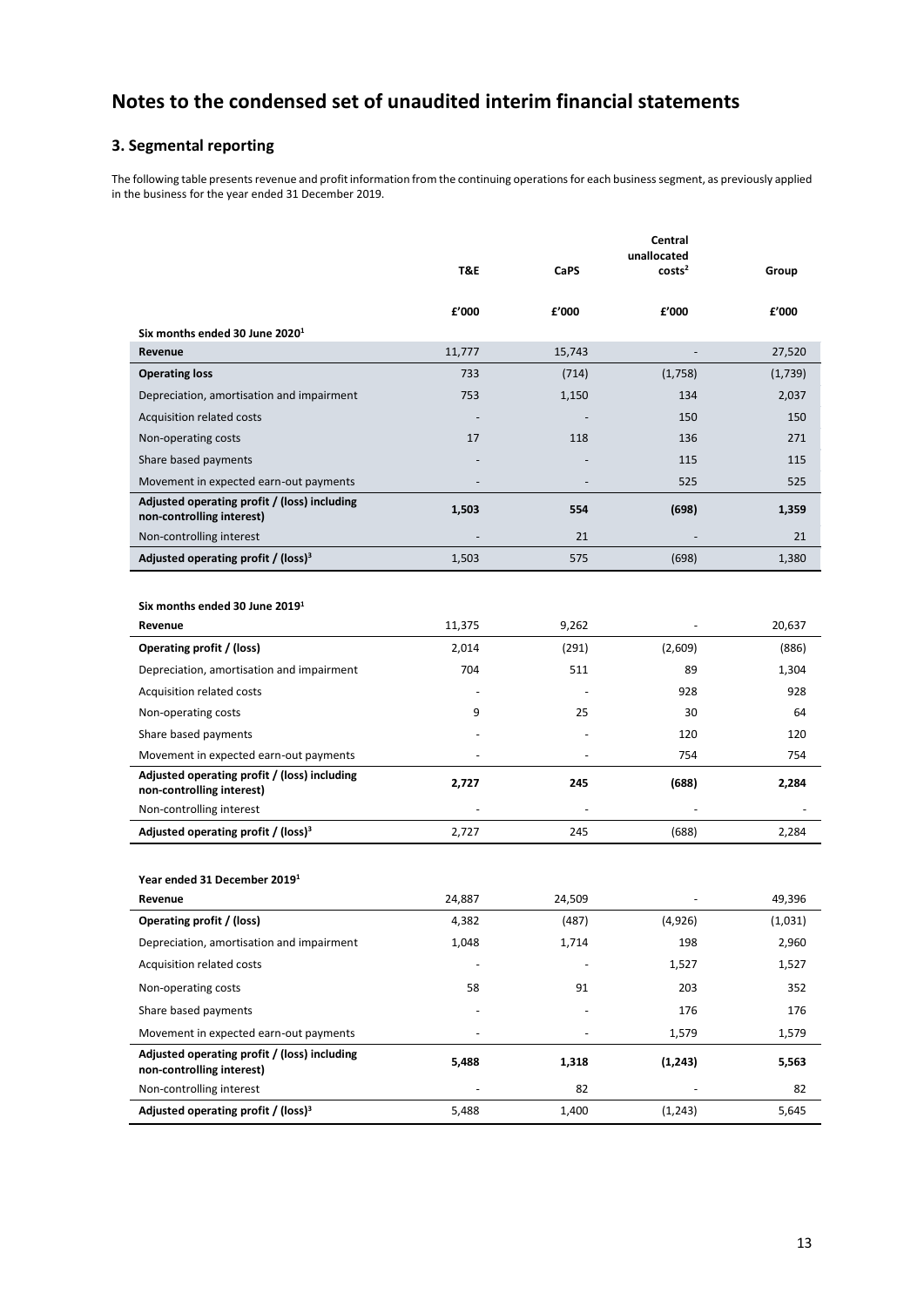### **3. Segmental reporting (continued)**

- $1$  The segmental information has been updated to present only continuing operations following the planned disposal of TPG Engineering Limited. Refer to note 5 for details of the discontinued operation.
- <sup>2</sup> Central unallocated costs are specific costs associated with the Group's AIM listing and other Group operational costs that are not charged out to the operating companies.
- <sup>3</sup> Adjusted operating profit/(loss) is defined as operating profit/(loss) adjusted to add back depreciation of property, plant and equipment and right-of-use assets, amortisation of intangible assets and impairment gains or losses on non-current assets, changes in fair value of contingent consideration, acquisition consideration accounted for as employment costs owing to on-going service conditions, any other acquisition-related charges, share based payment charges, non-operating costs and non-controlling interest. Non-operating costs are those items believed to be exceptional in nature by virtue of their size and or incidence. The directors of the Company believe this measure is more reflective of the underlying performance of the Group than equivalent GAAP measures. This is primarily due to the exclusion of non-cash items, such as share-based payments, impairment, depreciation and amortisation, as well as acquisition and non-operating costs. This provides shareholders and other users of the financial statements with the most representative year-on-year comparison of operating performance. This measure and the separate components remain consistent with 2019.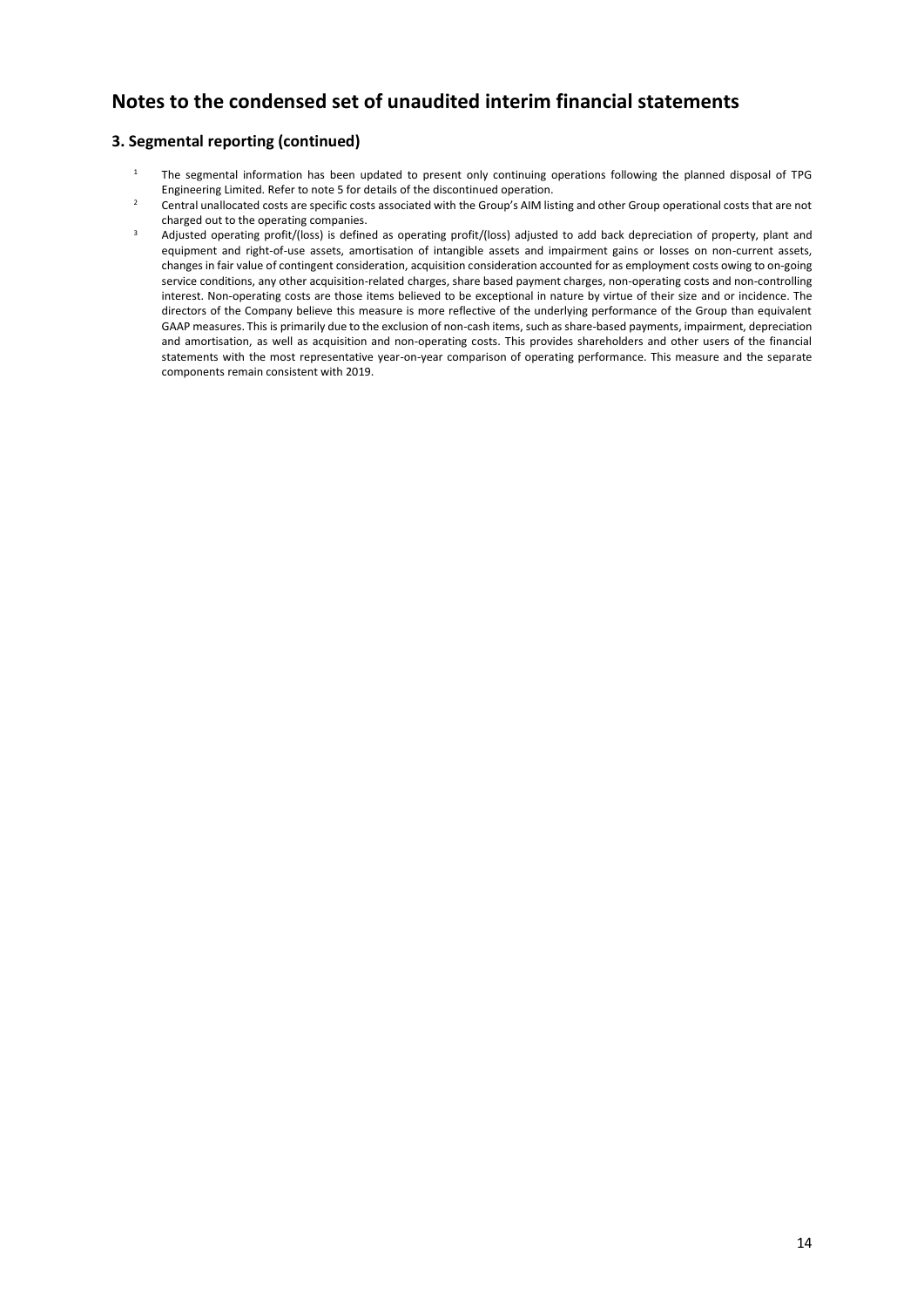### **3. Segmental reporting (continued)**

As the CaPS business has become more material to the Group's performance, its capabilities have extended to include software and digital solutions alongside traditional consulting services. We are therefore positioning the business as three complementary value streams. The following is an analysis of the Group's revenue and results from continuing operations using these revised streams.

|                                                                           | <b>Bespoke</b><br>Engineering | Consulting               | <b>Digital</b><br><b>Solutions</b> | Central<br>unallocated<br>costs <sup>2</sup> | Group   |
|---------------------------------------------------------------------------|-------------------------------|--------------------------|------------------------------------|----------------------------------------------|---------|
| Six months ended 30 June 2020 <sup>1</sup>                                | £'000                         | £'000                    | £'000                              | £'000                                        | £'000   |
| Revenue                                                                   | 11,777                        | 15,012                   | 731                                | $\overline{\phantom{m}}$                     | 27,520  |
| Operating profit / (loss)                                                 | 733                           | (73)                     | (641)                              | (1,758)                                      | (1,739) |
| Depreciation, amortisation and impairment                                 | 753                           | 1,092                    | 58                                 | 134                                          | 2,037   |
| Acquisition related costs                                                 |                               |                          |                                    | 150                                          | 150     |
| Non-operating costs                                                       | 17                            | 118                      |                                    | 136                                          | 271     |
| Share based payments                                                      |                               |                          |                                    | 115                                          | 115     |
| Movement in expected earn-out payments                                    |                               |                          |                                    | 525                                          | 525     |
| Adjusted operating profit / (loss) including non-<br>controlling interest | 1,503                         | 1,137                    | (583)                              | (698)                                        | 1,359   |
| Non-controlling interest                                                  |                               | 21                       |                                    |                                              | 21      |
| Adjusted operating profit / (loss) <sup>3</sup>                           | 1,503                         | 1,158                    | (583)                              | (698)                                        | 1,380   |
| Six months ended 30 June 2019 <sup>1</sup>                                |                               |                          |                                    |                                              |         |
| Revenue                                                                   | 11,375                        | 8,764                    | 498                                |                                              | 20,637  |
| Operating profit / (loss)                                                 | 2,014                         | (61)                     | (230)                              | (2,609)                                      | (886)   |
| Depreciation, amortisation and impairment                                 | 704                           | 511                      |                                    | 89                                           | 1,304   |
| Acquisition related costs                                                 | $\overline{\phantom{a}}$      | $\overline{\phantom{a}}$ |                                    | 928                                          | 928     |
| Non-operating costs                                                       | 9                             | 25                       |                                    | 30                                           | 64      |
| Share based payments                                                      |                               |                          |                                    | 120                                          | 120     |
| Movement in expected earn-out payments                                    | ÷,                            | $\blacksquare$           |                                    | 754                                          | 754     |
| Adjusted operating profit / (loss) including non-<br>controlling interest | 2,727                         | 475                      | (230)                              | (688)                                        | 2,284   |
| Non-controlling interest                                                  |                               |                          |                                    |                                              |         |
| Adjusted operating profit / (loss) <sup>3</sup>                           | 2,727                         | 475                      | (230)                              | (688)                                        | 2,284   |
| Year ended 31 December 2019 <sup>1</sup>                                  |                               |                          |                                    |                                              |         |
| Revenue                                                                   | 24,887                        | 23,022                   | 1,487                              |                                              | 49,396  |
| Operating profit / (loss)                                                 | 4,382                         | (552)                    | 65                                 | (4,926)                                      | (1,031) |
| Depreciation, amortisation and impairment                                 | 1,048                         | 1,714                    |                                    | 198                                          | 2,960   |
| Acquisition related costs                                                 |                               |                          |                                    | 1,527                                        | 1,527   |
| Non-operating costs                                                       | 58                            | 91                       |                                    | 203                                          | 352     |
| Share based payments                                                      |                               |                          |                                    | 176                                          | 176     |
| Movement in expected earn-out payments                                    |                               |                          |                                    | 1,579                                        | 1,579   |
| Adjusted operating profit / (loss) including non-<br>controlling interest | 5,488                         | 1,253                    | 65                                 | (1, 243)                                     | 5,563   |
| Non-controlling interest                                                  |                               | 82                       |                                    |                                              | 82      |
| Adjusted operating profit / (loss) <sup>3</sup>                           | 5,488                         | 1,335                    | 65                                 | (1,243)                                      | 5,645   |

<sup>1</sup> The segmental information has been updated to present continuing operations only following the planned disposal of TPG Engineering. Refer to note 5 for details of the discontinued operation.

<sup>2</sup> Central unallocated costs are specific costs associated with the Group's AIM listing and other Group operational costs that are not charged out to the operating companies.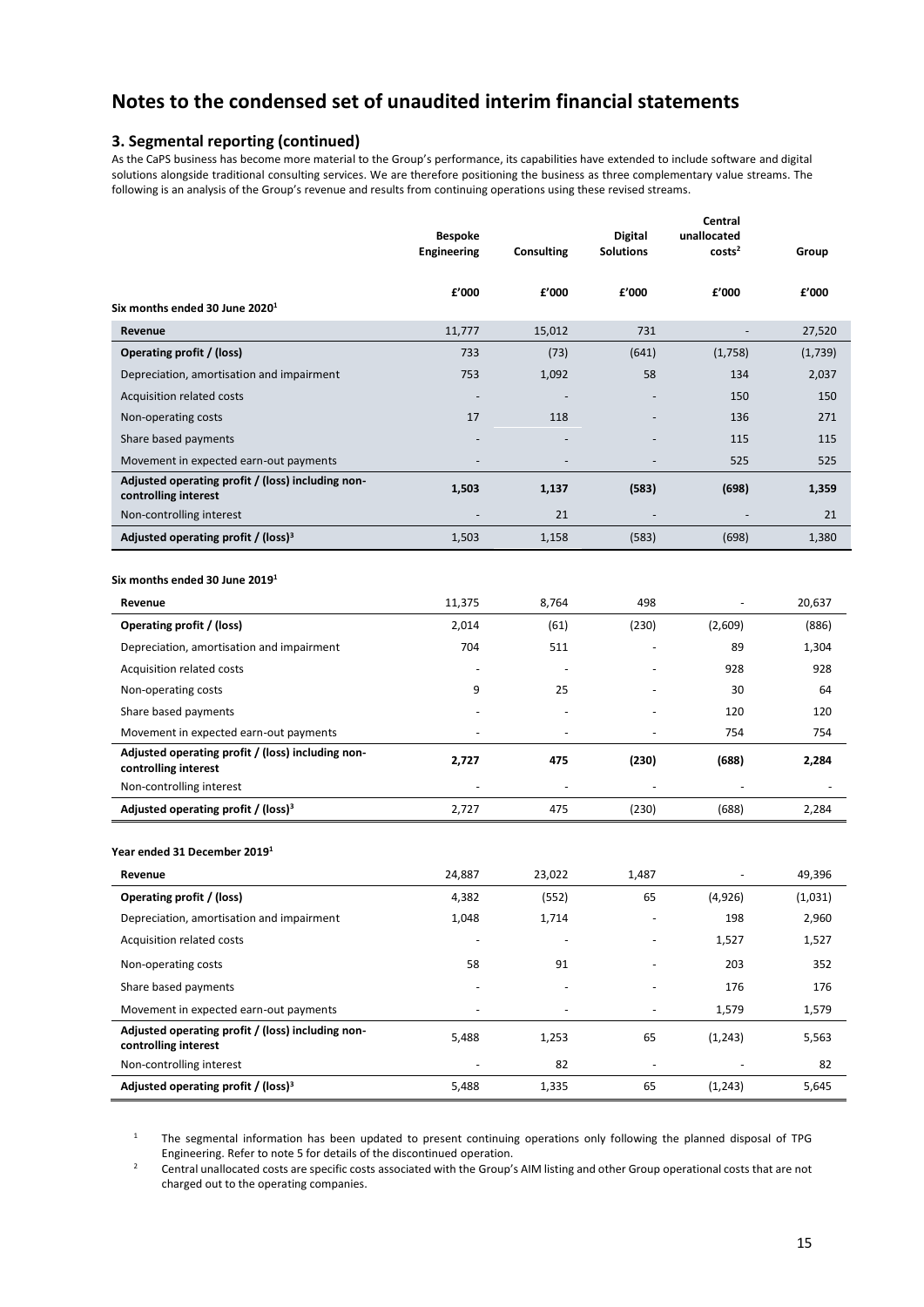<sup>3</sup> Adjusted operating profit/(loss) is defined as operating loss adjusted to add back depreciation of property, plant and equipment and right-of-use assets, amortisation of intangible assets and impairment gains or losses on non-current assets, changes in fair value of contingent consideration, acquisition consideration accounted for as employment costs owing to on-going service conditions, any other acquisition-related charges, share based payment charges, non-operating costs and non-controlling interest. Non-operating costs are those items believed to be exceptional in nature by virtue of their size and or incidence. The directors of the Company believe this measure is more reflective of the underlying performance of the Group than equivalent GAAP measures. This is primarily due to the exclusion of non-cash items, such as share-based payments, impairment, depreciation and amortisation, as well as acquisition and non-operating costs. This provides shareholders and other users of the financial statements with the most representative year-on-year comparison of operating performance. This measure and the separate components remain consistent with 2019.

#### **4. Loss per share**

The calculation of the basic loss per share is based on the loss after tax for the period divided by the weighted average number of shares in issue during the period as follows:

|                                  | <b>Unaudited</b> | <b>Unaudited</b>        | Audited                 |
|----------------------------------|------------------|-------------------------|-------------------------|
|                                  | six months ended | six months ended        | year ended              |
|                                  | 30 June 2020     | 30 June 2019            | 31 December 2019        |
|                                  | Number of shares | <b>Number of shares</b> | <b>Number of shares</b> |
| Weighted average shares in issue | 779,178,719      | 763,959,084             | 772,439,898             |

The weighted average number of shares in issue has been reduced by deducting the weighted average number of shares held by the Employee Benefit Trust of 1,606,770 shares (six months ended 30 June 2019 and year ended 31 December 2019: 1,606,770 shares).

The issue of additional shares on exercise of employee share options would decrease the basic loss per share and there is therefore no dilutive effect of employee share options.